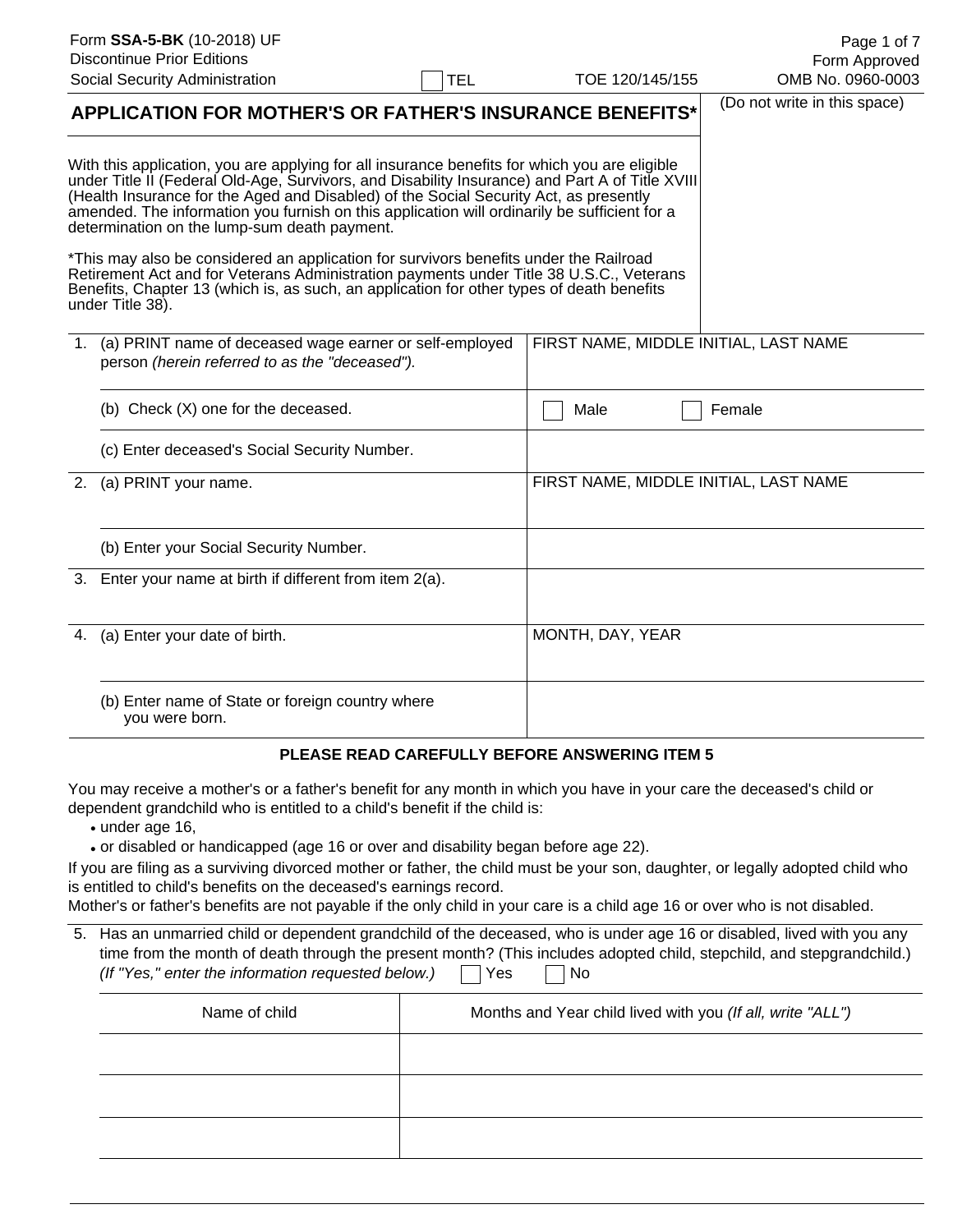### Form **SSA-5-BK** (10-2018) UF **Page 2 of 7 Page 2 of 7**

| 6. | (a) Have you (or has someone on your behalf) ever filed an application for<br>Social Security benefits, a period of disability under Social Security,<br>Supplemental Security Income, or hospital or medical insurance under<br>Medicare? | Yes<br>(If "Yes," answer<br>$(b)$ and $(c)$ .) | No<br>(If "No," go on to<br>item $7.$ ) |                                          |                                               |                                                |  |  |
|----|--------------------------------------------------------------------------------------------------------------------------------------------------------------------------------------------------------------------------------------------|------------------------------------------------|-----------------------------------------|------------------------------------------|-----------------------------------------------|------------------------------------------------|--|--|
|    | (b) Enter name of person(s) on whose Social Security record<br>you filed other application.                                                                                                                                                |                                                |                                         | FIRST NAME, MIDDLE INITIAL, LAST NAME    |                                               |                                                |  |  |
|    | (c) Enter Social Security Number of person named in (b).<br>(If unknown, so indicate.)                                                                                                                                                     |                                                |                                         |                                          |                                               |                                                |  |  |
| 7. | (a) Are you, or during the past 14 months have you been, unable to work<br>because of illnesses, injuries or conditions?                                                                                                                   |                                                |                                         | Yes<br>(If "Yes,"<br>answer $(b)$ .)     | No<br>(If "No," go on<br>to item $8.$ )       |                                                |  |  |
|    | (b) Enter the date you became unable to work.                                                                                                                                                                                              |                                                | MONTH, DAY, YEAR                        |                                          |                                               |                                                |  |  |
| 8. | Did you work in the railroad industry for 5 years or more?                                                                                                                                                                                 |                                                |                                         |                                          | Yes                                           | No                                             |  |  |
| 9. | (a) Do you have Social Security credits (for example, based on work or<br>residence) under another country's Social Security system?                                                                                                       |                                                | Yes<br>(If "Yes,"<br>answer $(b)$ .)    | No<br>(If "No," go on<br>to item $10.$ ) |                                               |                                                |  |  |
|    | (b) If "Yes," list the country(ies).                                                                                                                                                                                                       |                                                |                                         |                                          |                                               |                                                |  |  |
|    | 10. Is there a surviving parent (or parents) of the deceased who was receiving<br>support from the deceased at the time of death or at the time the deceased<br>became disabled?                                                           |                                                |                                         |                                          | Yes<br>the parent(s) in "Remarks" on page 5.) | No<br>(If "Yes," enter the name and address of |  |  |
|    | 11. INFORMATION ON YOUR MARRIAGE(S)<br>(a) Enter information about your marriage to the deceased.                                                                                                                                          |                                                |                                         |                                          |                                               |                                                |  |  |
|    | Spouse's Name (including maiden name)                                                                                                                                                                                                      |                                                | When (Month, Day, Year)                 |                                          | Where (Name of City and State)                |                                                |  |  |
|    | How Marriage Ended                                                                                                                                                                                                                         |                                                | When (Month, Day, Year)                 |                                          | Where (Name of City and State)                |                                                |  |  |
|    | Marriage performed by:<br>Spouse's date of birth (or age)<br>Clergyman or public official<br>Other (Explain in "Remarks")                                                                                                                  |                                                |                                         |                                          | Date of death                                 |                                                |  |  |
|    | (b) If you remarried after the marriage shown in 11. (a), enter information about the last marriage.<br>(If none, write "NONE".)                                                                                                           |                                                |                                         |                                          |                                               |                                                |  |  |
|    | Spouse's Name (including maiden name)                                                                                                                                                                                                      |                                                | When (Month, Day, Year)                 |                                          | Where (Name of City and State)                |                                                |  |  |
|    | <b>How Marriage Ended</b>                                                                                                                                                                                                                  |                                                | When (Month, Day, Year)                 |                                          | Where (Name of City and State)                |                                                |  |  |
|    | Marriage performed by:<br>Clergyman or public official<br>Other (Explain in "Remarks")                                                                                                                                                     |                                                | Spouse's date of birth (or age)         |                                          |                                               | If spouse deceased, give date of death         |  |  |
|    | Spouse's Social Security Number (If none or unknown, so indicate)                                                                                                                                                                          |                                                |                                         |                                          |                                               |                                                |  |  |

(c) If you had other marriages, and the marriage lasted at least 10 years or ended due to death of the spouse (whether before or after you married the deceased), enter the information below. If you divorced then remarried the same individual within the year immediately following the year of the divorce, and the combined period of marriage totaled 10 years or more, include the marriage. **(If none, write "NONE".)**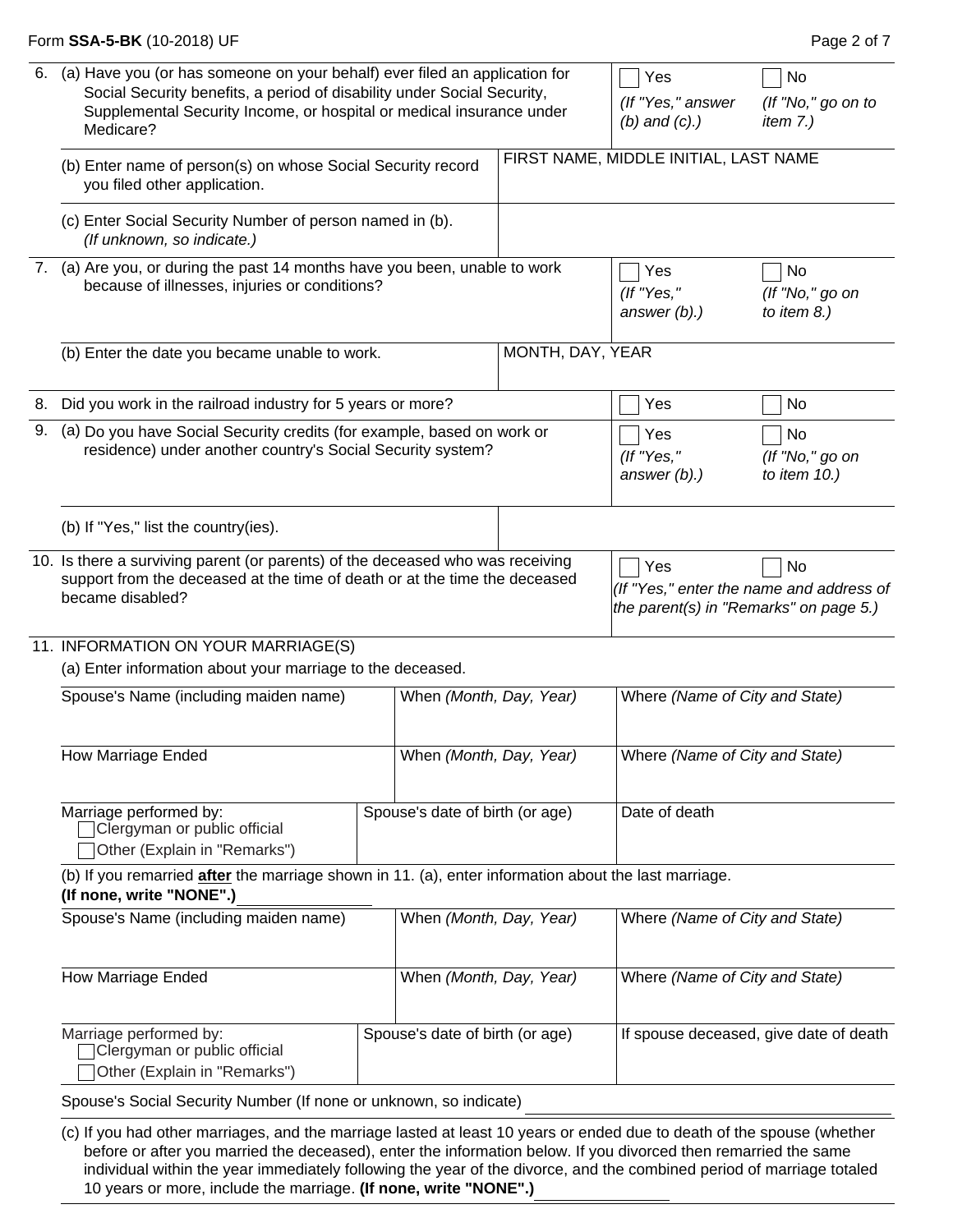### **Form SSA-5-BK** (10-2018) UF **Page 3 of 7 Page 3 of 7**

| Spouse's Name (including maiden name)                                                  |  | When (Month, Day, Year)         | Where (Name of City and State)         |
|----------------------------------------------------------------------------------------|--|---------------------------------|----------------------------------------|
| How Marriage Ended                                                                     |  | When (Month, Day, Year)         | Where (Name of City and State)         |
| Marriage performed by:<br>Clergyman or public official<br>Other (Explain in "Remarks") |  | Spouse's date of birth (or age) | If spouse deceased, give date of death |

Spouse's Social Security Number (If none or unknown, so indicate)

### **USE "REMARKS" SPACE ON PAGE 5 FOR INFORMATION ABOUT ANY OTHER MARRIAGES**

#### 12. INFORMATION ABOUT THE DECEASED'S MARRIAGE(S)

### **Answer this item ONLY if the deceased had other marriages**.

(a) If the deceased married **after** his or her marriage to you, enter the information on the last marriage. **(If none, write "NONE".)**

| Spouse's Name (including maiden name)                                                  |  | When (Month, Day, Year)         | Where (Name of City and State)         |
|----------------------------------------------------------------------------------------|--|---------------------------------|----------------------------------------|
| How Marriage Ended                                                                     |  | When (Month, Day, Year)         | Where (Name of City and State)         |
| Marriage performed by:<br>Clergyman or public official<br>Other (Explain in "Remarks") |  | Spouse's date of birth (or age) | If spouse deceased, give date of death |

Spouse's Social Security Number (If none or unknown, so indicate)

(b) Enter information about any other marriage the deceased may have had that lasted at least 10 years (see item 11. (c) for counting consecutive multiple marriages to the same individual) or ended due to death of the spouse (whether before or after you married the deceased). Do not include the marriage to you. **(If none, write "NONE".)**

| Spouse's Name (including maiden name)                                                  |  | When (Month, Day, Year)         | Where (Name of City and State) |
|----------------------------------------------------------------------------------------|--|---------------------------------|--------------------------------|
| How Marriage Ended                                                                     |  | When (Month, Day, Year)         | Where (Name of City and State) |
| Marriage performed by:<br>Clergyman or public official<br>Other (Explain in "Remarks") |  | Spouse's date of birth (or age) | Date of death                  |

Spouse's Social Security Number (If none or unknown, so indicate)

#### **USE "REMARKS" SPACE ON PAGE 5 FOR INFORMATION ABOUT ANY OTHER MARRIAGES**

#### IF YOU ARE APPLYING FOR SURVIVING DIVORCED SPOUSE'S BENEFITS, SKIP ITEM 13 AND GO ON TO ITEM 14.

| 13. (a) Were you and the deceased living together at the same address when the<br>deceased died?                                  |     | Yes<br>(If "Yes," skip to<br>item 14.) | No<br>$($ ff "No,"<br>answer $(b)$ .) |
|-----------------------------------------------------------------------------------------------------------------------------------|-----|----------------------------------------|---------------------------------------|
| (b) If either you or the deceased were away from home (whether or not temporarily) when the deceased died,<br>give the following: |     |                                        |                                       |
| Who was away?                                                                                                                     | You |                                        | Deceased                              |
| Reason absence began                                                                                                              |     |                                        |                                       |

|  |  |  | Date last at home |  |
|--|--|--|-------------------|--|
|--|--|--|-------------------|--|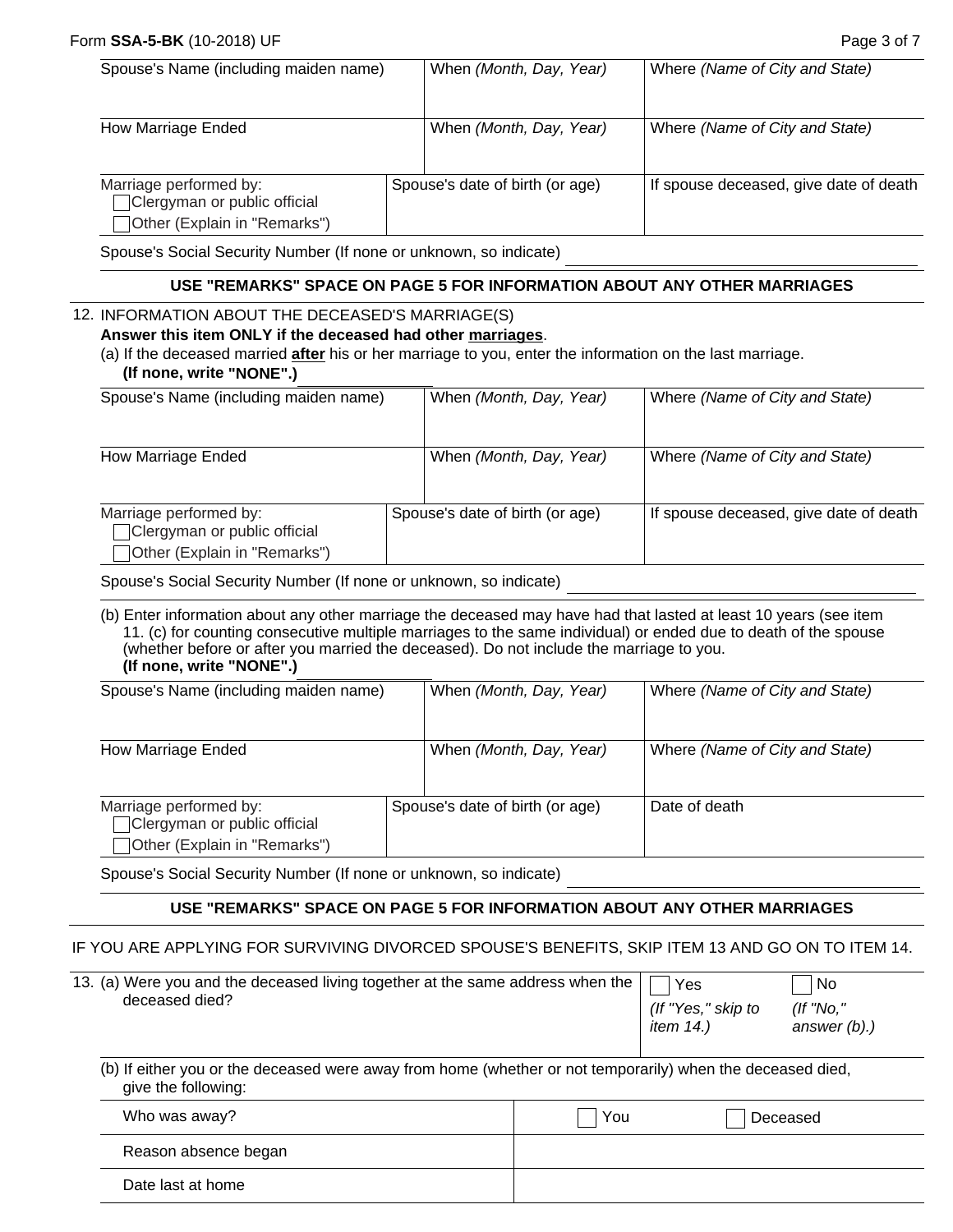| Reason you were apart at time of death                                             |  |
|------------------------------------------------------------------------------------|--|
| If separated because of illness, enter nature of illness or<br>disabling condition |  |

## **ANSWER ITEM 14 ONLY IF THE DECEASED DIED BEFORE THIS YEAR. OTHERWISE, GO ON TO ITEM 15.**

14. (a) How much were your total earnings last year? \$

| (b) Place an "X" in each block for EACH MONTH of last year in which you did not<br>earn more than *\$ in wages, and did not perform substantial services                    |             | <b>NONE</b> | ALL        |            |
|-----------------------------------------------------------------------------------------------------------------------------------------------------------------------------|-------------|-------------|------------|------------|
| in self-employment. These months are exempt months. If no months were exempt<br>months, place an "X" in "NONE". If all months were exempt months, place an "X"<br>in "ALL." |             | <b>FEB</b>  | MAR        | APR        |
|                                                                                                                                                                             |             | JUN         | JUL        | AUG        |
| *Enter the appropriate monthly limit after reading the instructions, "How Your<br>Earnings Affect Your Benefits".                                                           | <b>SEPT</b> | OCT         | <b>NOV</b> | <b>DEC</b> |

15. (a) How much do you expect your total earnings to be this year? \$

| (b) Place an "X" in each block for EACH MONTH of this year in which you did not or<br>will not earn more than $*\$ in wages, and did not or will not perform                                                         | <b>NONE</b> |            | ALL        |      |
|----------------------------------------------------------------------------------------------------------------------------------------------------------------------------------------------------------------------|-------------|------------|------------|------|
| substantial services in self-employment. These months are exempt months. If no<br>months are or will be exempt months, place an "X" in "NONE". If all months are or<br>will be exempt months, place an "X" in "ALL". | <b>JAN</b>  | <b>FEB</b> | MAR        | APR  |
|                                                                                                                                                                                                                      | MAY         | JUN.       | JUL        | AUG  |
| *Enter the appropriate monthly limit after reading the instructions, "How Your<br>Earnings Affect Your Benefits".                                                                                                    | <b>SEP</b>  | OCT        | <b>NOV</b> | DEC. |

**ANSWER ITEM 16 ONLY IF YOU ARE NOW IN THE LAST 4 MONTHS OF YOUR TAXABLE YEAR (SEPT., OCT., NOV., AND DEC., IF YOUR TAXABLE YEAR IS A CALENDAR YEAR). OTHERWISE, GO ON TO ITEM 17.** 

16. (a) How much do you expect to earn next year? \$

| (b) Place an "X" in each block for EACH MONTH of next year in which you do not                                                                                                                                                                                                                                                                    |                                                                                                                                     | <b>NONE</b> |            | ALL        |  |
|---------------------------------------------------------------------------------------------------------------------------------------------------------------------------------------------------------------------------------------------------------------------------------------------------------------------------------------------------|-------------------------------------------------------------------------------------------------------------------------------------|-------------|------------|------------|--|
| expect to earn more than *\$_____________ in wages, and do not expect to perform<br>substantial services in self-employment. These months will be exempt months. If<br>no months are expected to be exempt months, place an "X" in "NONE". If all                                                                                                 | <b>JAN</b>                                                                                                                          | <b>FEB</b>  | <b>MAR</b> | <b>APR</b> |  |
| months are expected to be exempt months, place an "X" in "ALL".                                                                                                                                                                                                                                                                                   | <b>MAY</b>                                                                                                                          | <b>JUN</b>  | <b>JUL</b> | <b>AUG</b> |  |
| *Enter the appropriate monthly limit after reading the instructions, "How Your<br>Earnings Affect Your Benefits".                                                                                                                                                                                                                                 | <b>SEPT</b>                                                                                                                         | OCT         | <b>NOV</b> | <b>DEC</b> |  |
| If you use a fiscal year, that is, a taxable year that does not end December 31<br>(with income tax return due April 15), enter here the month your fiscal year ends.                                                                                                                                                                             | <b>MONTH</b>                                                                                                                        |             |            |            |  |
| 17. (a) Have you qualified for, or do you expect to qualify for, a pension or<br>annuity (or a lump sum in place of a pension or annuity) based on<br>your own employment and earnings for the Federal Government of<br>the United States, or one of its States or local subdivisions? (Social<br>Security benefits are not government pensions). | No<br>Yes<br>(If "Yes," check<br>(If "No," go on, to<br>the box in item (b)<br>item 18.)<br>that applies.)                          |             |            |            |  |
| receive a government pension or annuity.<br>(b)<br>I received a lump sum in place of a government pension<br>or annuity.                                                                                                                                                                                                                          | I have not applied for but I expect to<br>begin receiving my pension or<br>annuity: (If the date is not known,<br>enter "Unknown.") |             |            |            |  |
| Month<br>applied for and am awaiting a decision on my pension or lump sum.                                                                                                                                                                                                                                                                        |                                                                                                                                     | Year        |            |            |  |

18. Check if applicable:

I am not submitting evidence of the deceased's earnings that are not yet on his/her earnings record. I understand that these earnings will be included automatically within 24 months, and any increase in my benefits will be paid with full retroactivity.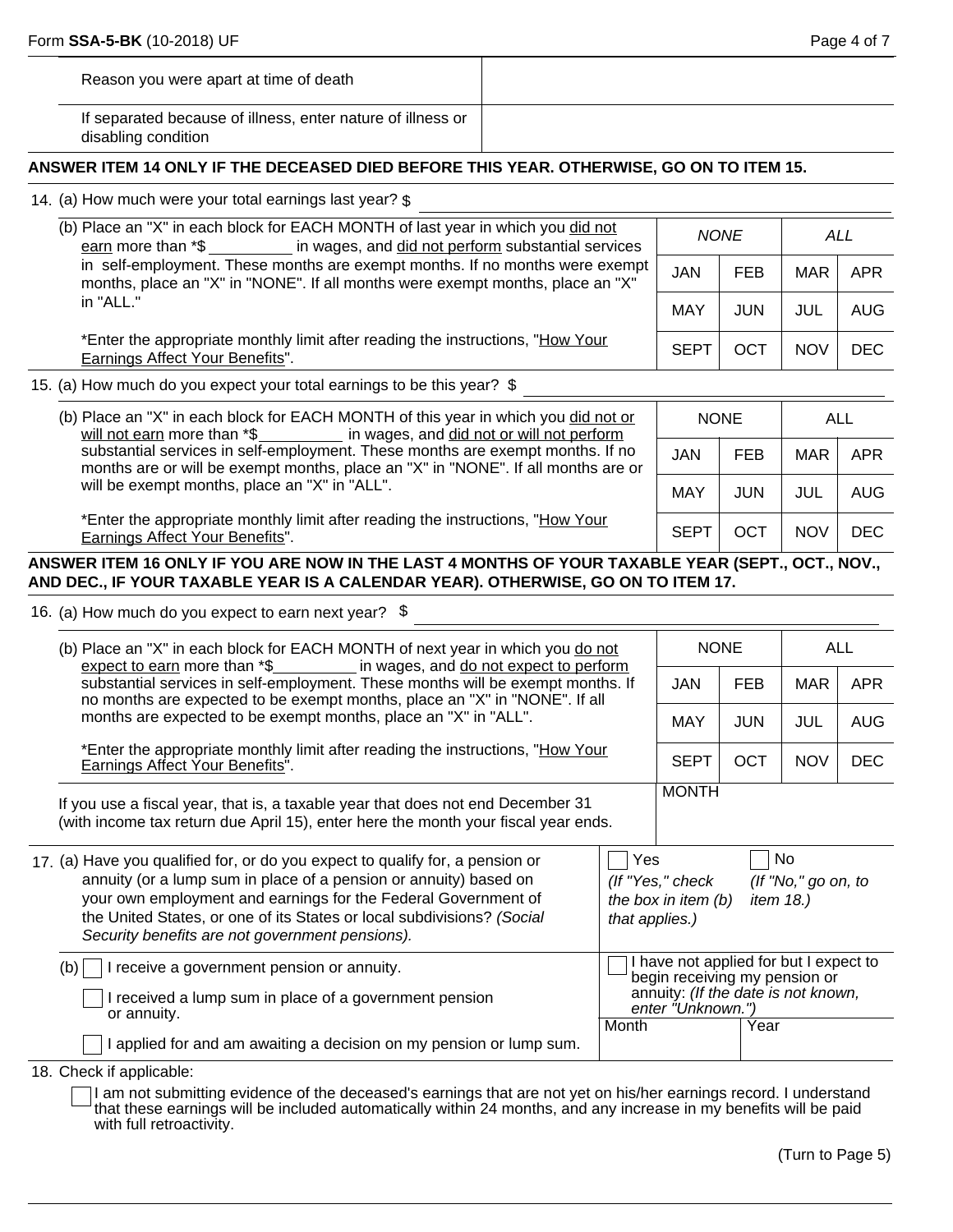|  |  |  | REMARKS (You may use this space for any explanations. If you need more space, attach a separate sheet.) |  |  |  |  |
|--|--|--|---------------------------------------------------------------------------------------------------------|--|--|--|--|
|--|--|--|---------------------------------------------------------------------------------------------------------|--|--|--|--|

|                                                                                                                                                                                                                                                                                                                                                                                                                  |                                                                  |                                                       | Direct Deposit Payment Address (Financial Institution) |                                                                     |                                 |  |  |
|------------------------------------------------------------------------------------------------------------------------------------------------------------------------------------------------------------------------------------------------------------------------------------------------------------------------------------------------------------------------------------------------------------------|------------------------------------------------------------------|-------------------------------------------------------|--------------------------------------------------------|---------------------------------------------------------------------|---------------------------------|--|--|
| <b>Routing Transit Number</b>                                                                                                                                                                                                                                                                                                                                                                                    | <b>Account Number</b>                                            |                                                       |                                                        | Checking                                                            | <b>Enroll in Direct Express</b> |  |  |
|                                                                                                                                                                                                                                                                                                                                                                                                                  |                                                                  |                                                       |                                                        | Savings                                                             | <b>Direct Deposit Refused</b>   |  |  |
| I declare under penalty of perjury that I have examined all the information on this form, and on any accompanying<br>statements or forms, and it is true and correct to the best of my knowledge. I understand that anyone who<br>knowingly gives a false statement about a material fact in this information, or causes someone else to do so,<br>commits a crime and may be subject to a fine or imprisonment. |                                                                  |                                                       |                                                        | Date (Month, Day, Year)                                             |                                 |  |  |
|                                                                                                                                                                                                                                                                                                                                                                                                                  | SIGNATURE OF APPLICANT                                           |                                                       |                                                        |                                                                     |                                 |  |  |
|                                                                                                                                                                                                                                                                                                                                                                                                                  | Signature (First Name, Middle Initial, Last Name) (Write in ink) |                                                       |                                                        | Telephone number(s) at which you may be<br>contacted during the day |                                 |  |  |
| <b>SIGN</b>                                                                                                                                                                                                                                                                                                                                                                                                      |                                                                  |                                                       |                                                        | <b>AREA CODE</b>                                                    |                                 |  |  |
|                                                                                                                                                                                                                                                                                                                                                                                                                  | <b>HERE</b>                                                      |                                                       |                                                        |                                                                     |                                 |  |  |
| Applicant's Mailing Address (Number and street, Apt No., P.O. Box, or Rural Route) (Enter Residence Address in<br>"Remarks" on page 5, if different.)                                                                                                                                                                                                                                                            |                                                                  |                                                       |                                                        |                                                                     |                                 |  |  |
| City and State                                                                                                                                                                                                                                                                                                                                                                                                   | <b>ZIP Code</b>                                                  |                                                       |                                                        | County (if any) in which you now live                               |                                 |  |  |
| Witnesses are required ONLY if this application has been signed by mark (X) above. If signed by mark (X), two<br>witnesses to the signing who know the applicant must sign below, giving their full addresses. Also, print the<br>applicant's name in the Signature block.                                                                                                                                       |                                                                  |                                                       |                                                        |                                                                     |                                 |  |  |
| 1. Signature of Witness                                                                                                                                                                                                                                                                                                                                                                                          |                                                                  |                                                       |                                                        | 2. Signature of Witness                                             |                                 |  |  |
| Address (Number and Street, City, State and ZIP Code)                                                                                                                                                                                                                                                                                                                                                            |                                                                  | Address (Number and Street, City, State and ZIP Code) |                                                        |                                                                     |                                 |  |  |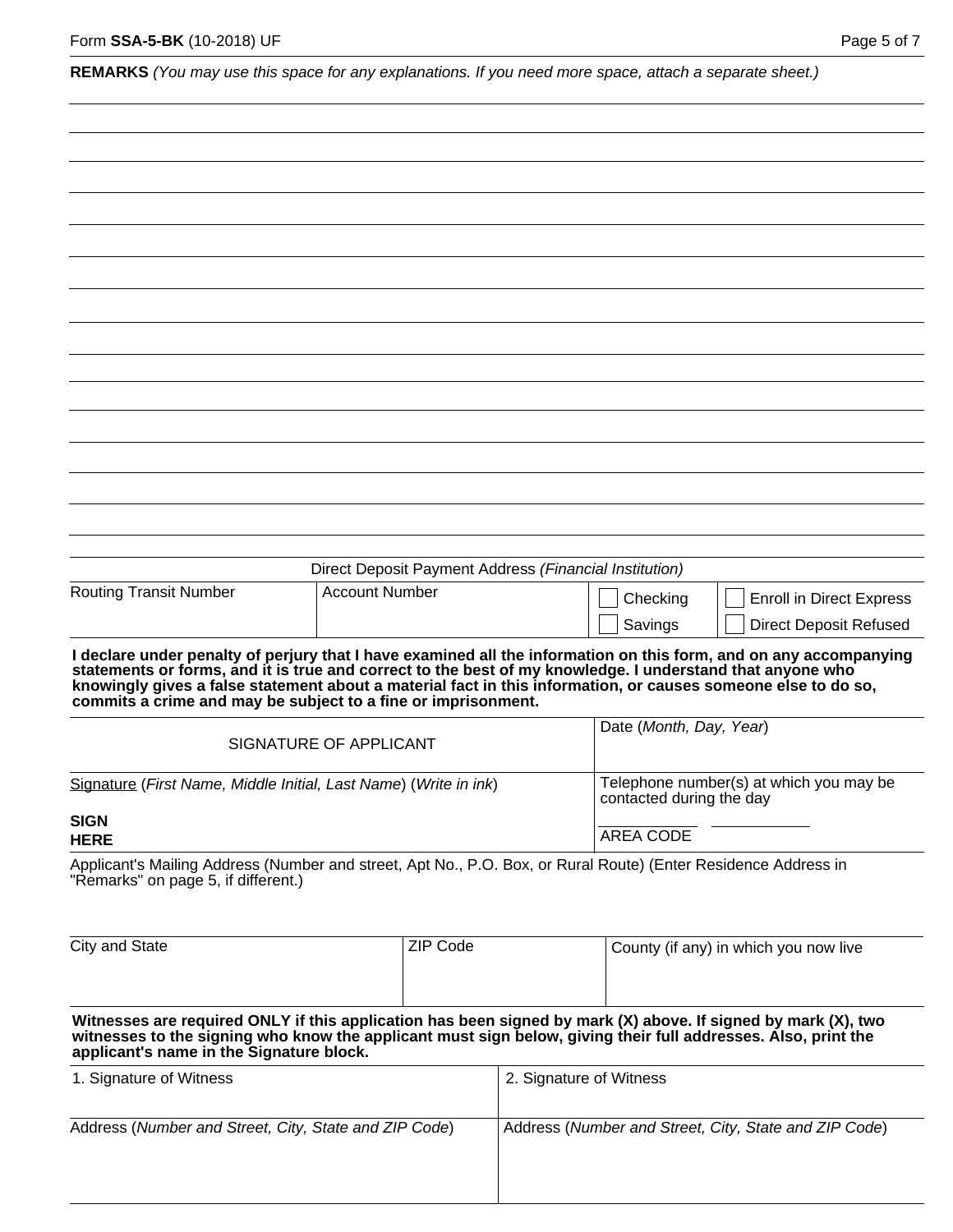| RECEIPT FOR YOUR CLAIM FOR SOCIAL SECURITY MOTHER'S OR FATHER'S INSURANCE BENEFITS                                                                                                                                                                                        |  |                                                                     |                                                                                                                                                                                                                                                 |                                                                                |  |  |
|---------------------------------------------------------------------------------------------------------------------------------------------------------------------------------------------------------------------------------------------------------------------------|--|---------------------------------------------------------------------|-------------------------------------------------------------------------------------------------------------------------------------------------------------------------------------------------------------------------------------------------|--------------------------------------------------------------------------------|--|--|
|                                                                                                                                                                                                                                                                           |  |                                                                     |                                                                                                                                                                                                                                                 | DATE CLAIM RECEIVED                                                            |  |  |
| (AREA CODE)                                                                                                                                                                                                                                                               |  |                                                                     |                                                                                                                                                                                                                                                 |                                                                                |  |  |
| HAVE A<br><b>AFTER YOU RECEIVE</b><br>QUESTION OR                                                                                                                                                                                                                         |  |                                                                     |                                                                                                                                                                                                                                                 |                                                                                |  |  |
|                                                                                                                                                                                                                                                                           |  |                                                                     |                                                                                                                                                                                                                                                 |                                                                                |  |  |
|                                                                                                                                                                                                                                                                           |  |                                                                     |                                                                                                                                                                                                                                                 |                                                                                |  |  |
| (AREA CODE)                                                                                                                                                                                                                                                               |  |                                                                     |                                                                                                                                                                                                                                                 |                                                                                |  |  |
| Your application for Social Security benefits has been<br>received and will be processed as quickly as possible.<br>You should hear from us within<br>have given us all the information we requested. Some<br>claims may take longer if additional information is needed. |  |                                                                     | there is some other change that may affect your claim, you -<br>or someone for you - should report the change. The changes<br>to be reported are listed below.<br>Always give us your claim number when writing or calling<br>about your claim. |                                                                                |  |  |
| In the meantime, if you change your address, or if                                                                                                                                                                                                                        |  |                                                                     | If you have any questions about your claim, we will be glad to<br>help you.                                                                                                                                                                     |                                                                                |  |  |
|                                                                                                                                                                                                                                                                           |  |                                                                     |                                                                                                                                                                                                                                                 | <b>SOCIAL SECURITY</b><br><b>CLAIM NUMBER</b>                                  |  |  |
| <b>Privacy Act Statement</b>                                                                                                                                                                                                                                              |  |                                                                     |                                                                                                                                                                                                                                                 |                                                                                |  |  |
|                                                                                                                                                                                                                                                                           |  | <b>BEFORE YOU RECEIVE</b><br>A NOTICE OF AWARD<br>A NOTICE OF AWARD | days after you                                                                                                                                                                                                                                  | <b>SSA OFFICE</b><br>DECEASED'S SURNAME IF DIFFERENT<br><b>FROM CLAIMANT'S</b> |  |  |

Sections 202, 205, 223, 226, and 806 of the Social Security Act, as amended, allow us to collect this information. Furnishing us this information is voluntary. However, failing to provide all or part of the information may prevent us from making an accurate and timely decision on your entitlement or a dependent's entitlement to Social Security benefit payments.

We will use the information to determine your or a dependent's eligibility for Social Security benefits. We may also share your information for the following purposes, called routine uses:

- 1. To Federal, State, or local agencies (or agents on their behalf) for administering income maintenance or health maintenance programs (including programs under the Social Security Act). Such disclosures include, but are not limited to, release of information to: Railroad Retirement Board for administering provisions of the Railroad Retirement Act relating to railroad employment; for administering the Railroad Unemployment Insurance Act and for administering provisions of the Social Security Act relating to railroad employment; and Department of Veterans Affairs for administering 38 U.S.C. 1312, and upon request, for determining eligibility for, or amount of, veterans benefits or verifying other information with respect thereto pursuant to 38 U.S.C. 5106; and
- 2. To contractors and other Federal agencies, as necessary, for the purpose of assisting the Social Security Administration (SSA) in the efficient administration of its programs. We will disclose information under the routine use only in situations in which SSA may enter into a contractual or similar agreement with a third party to assist in accomplishing an agency function relating to this system of records.

In addition, we may share this information in accordance with the Privacy Act and other Federal laws. For example, where authorized, we may use and disclose this information in computer matching programs, in which our records are compared with other records to establish or verify a person's eligibility for Federal benefit programs and for repayment of incorrect or delinquent debts under these programs.

A list of additional routine uses is available in our Privacy Act System of Records Notices (SORN) 60-0059, Earnings Recording and Self-Employment Income System, 60-0089, entitled Claims Folders Systems, 60-0090, entitled Master Beneficiary Record, and 60-0321, entitled Medicare Database. Additional information and a full listing of all our SORNs are available on our website at [www.ssa.gov/privacy/sorn.html.](www.ssa.gov/privacy/sorn.html)

**Paperwork Reduction Act Statement** - This information collection meets the requirements of 44 U.S.C. § 3507, as amended by section 2 of the Paperwork Reduction Act of 1995. You do not need to answer these questions unless we display a valid Office of Management and Budget control number. We estimate that it will take about 15 minutes to read the instructions, gather the facts, and answer the questions. **SEND OR BRING THE COMPLETED FORM TO YOUR LOCAL SOCIAL SECURITY OFFICE. You can find your local Social Security office through SSA's website at [www.socialsecurity.gov.](www.socialsecurity.gov) Offices are also listed under U. S. Government agencies in your telephone directory or you may call Social Security at 1-800-772-1213 (TTY 1-800-325-0778).** *You may send comments on our time estimate above to: SSA, 6401 Security Blvd, Baltimore, MD 21235-6401. Send only comments relating to our time estimate to this address, not the completed form.*